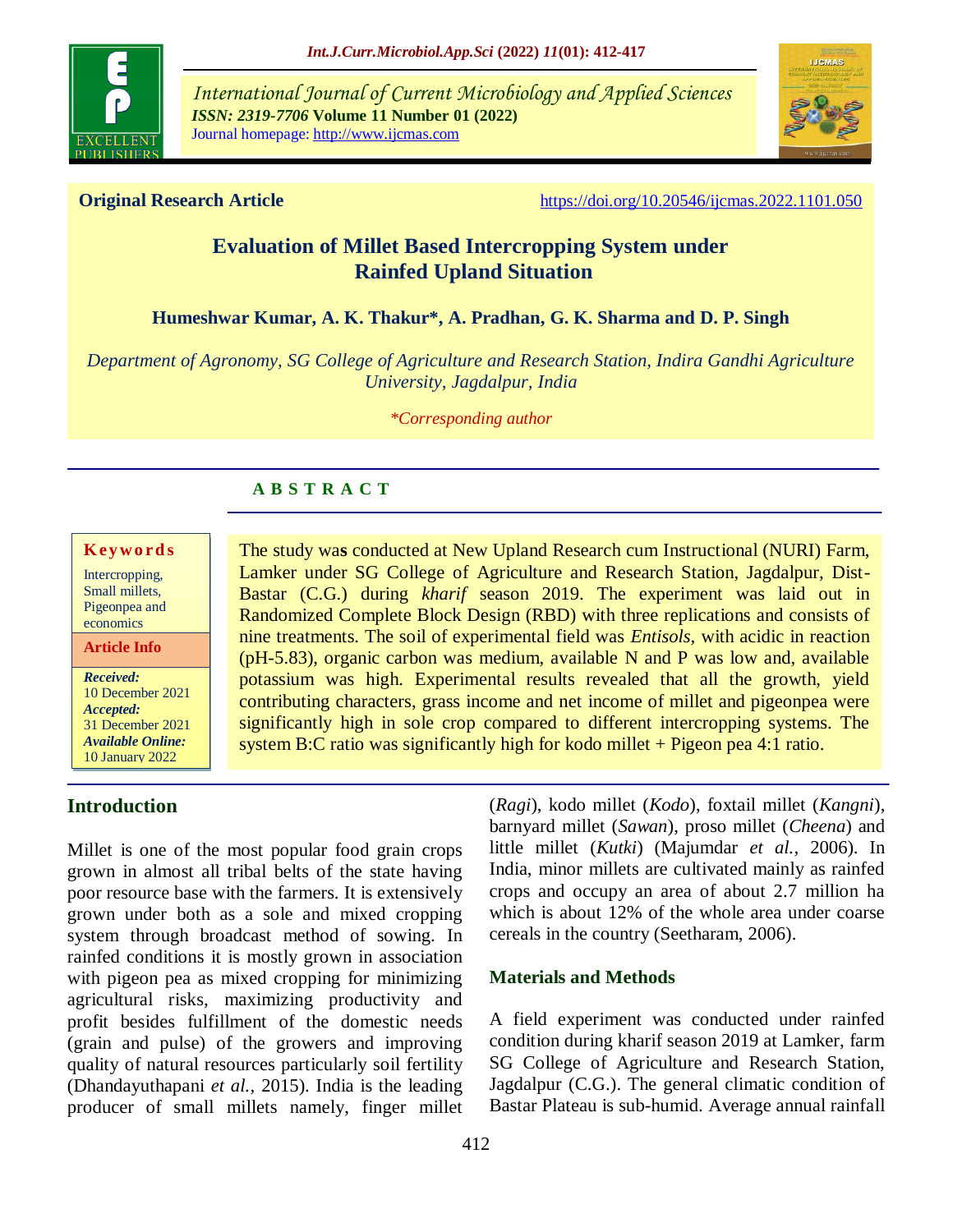of this area is 1440 mm but during *Kharif* 2009, 2033.00 mm rainfall was received with 78 rainy days and maximum temperature varied from  $31.39^{\circ}$ C to  $26.40^{\circ}$ C, whereas, minimum temperature varied from  $11.70^{\circ}$ C to  $23.40^{\circ}$ C during the experimentation. *i.e.*  $T_1$ - Kodo millet + pigeonpea (4:1),  $T_2$  - Kodo millet + pigeonpea (6:1),  $T_3$ - Kodo millet + pigeonpea  $(8:1)$ ,  $T_4$  -Barnyard millet + pigeonpea (4:1),  $T_5$ - Barnyard millet + pigeonpea (6:1),  $T_6$ - Barnyard millet + pigeonpea (8:1),  $T_7$  -Sole kodo millet,  $T_8$  - Sole barnyard millet and  $T_9$  -Sole pigeonpea.

The experiment consisted of three different pulses and cereals crop viz., kodo millet, barnyard millet and pigeonpea as a sole crop and the variety of sole crop were selection CG kodo-2, VL- 29 and BRG-2 for kodo millet and barnyard millet and pigeonpea respectively. The trial was laid out in a randomized block design with three replications and each gross plot of 5 x 4 m and net plot of 4.5 x 3.5 m. The crops were sown on 28th june 2019 on *Entisoils* upland (red soils). Both the crops were fertilized separately as per the recommendation. The data on Plant height, numbers of tillers plants<sup>-1</sup> numbers of panicle plants <sup>-1</sup>, panicle length, no of grains panicle<sup>-1</sup> 1 and for millet crop and numbers of branches plants-1 numbers of pods plants<sup>-1</sup> numbers of seed pods<sup>-1</sup> and no of pods branches<sup>-1</sup>. For economics analysis gross income, net income and B:C ratio was calculated.

### **Results and Discussion**

### **Effect of plant height and yield attribute**

The data presented in Table 1 reveals that the plant height was recorded treatment  $(T_6)$  statistically taller plant which was significantly at par with treatment Sole barnyard millet  $(T_8)$ , Barnyard millet + Pigeonpea 6:1 ratio  $(T_5)$  and Barnyard millet + Pigeonpea 4:1 ratio  $(T_4)$  and small plant was observed in treatment Kodo millet + Pigeonpea 4:1 ratio  $(T_1)$ . It might be due to the more competition for light within the plant in sole crop.

Similar result was corroborated with Sharmili and Parasuraman (2018), Yadav *et al.,* (2015) and Baldev *et al.,* (2005). Plant height of pigeonpea During the observation period at harvest it was found statistically non significance effect due to different treatment but it was recorded numerically taller plant in treatment  $(T<sub>9</sub>)$  sole pigeonpea while smallest plant was observed in treatment Barnyard millet + Pigeonpea 8:1 ratio  $(T_6)$  at all the growth stages except.

In contrast plant height of pigeonpea was height it might be due to the more plant population per unit area which was increased competition among the plant. Similar result was close conformity with the findings of Sekhon *et al.,* (2018) Sharifi *et al.,* (2009). Numbers of tillers were recorded statistically higher in treatment Sole kodo millet  $(T_7)$  among all the treatment. It was due to the more availability of nutrient, moisture and space in sole crop. The similar results are found by Shivaraj *et al.,* (2015), Ram and Meena (2014), Baldev *et al.,* (2003) and Kadalli *et al.,* (1989). Treatment Sole kodo millet  $(T<sub>7</sub>)$  recorded significantly highest number of panicle per plant and it was found on par with Kodo millet + pigeonpea 4:1 ratio  $(T_1)$ .

Treatment Sole barnyard millet  $(T_8)$  recorded significantly higher panicle length and number of grains per panicle in base crop among all the treatment but it had found on par with Barnyard millet + Pigeonpea 8:1 ratio  $(T_6)$  in length of panicle and Barnyard millet + Pigeonpea 6:1 ratio  $(T_5)$  and Barnyard millet + Pigeonpea 4:1 ratio  $(T_4)$  in number of grain per panicle.

In intercrop, number of branches per plant were found unaffected due to different treatment during one year experiment. This might be due to the efficient utilization of resources and less competition for nutrients as pigeonpea being pulse crop contributes for increased nitrogen availability.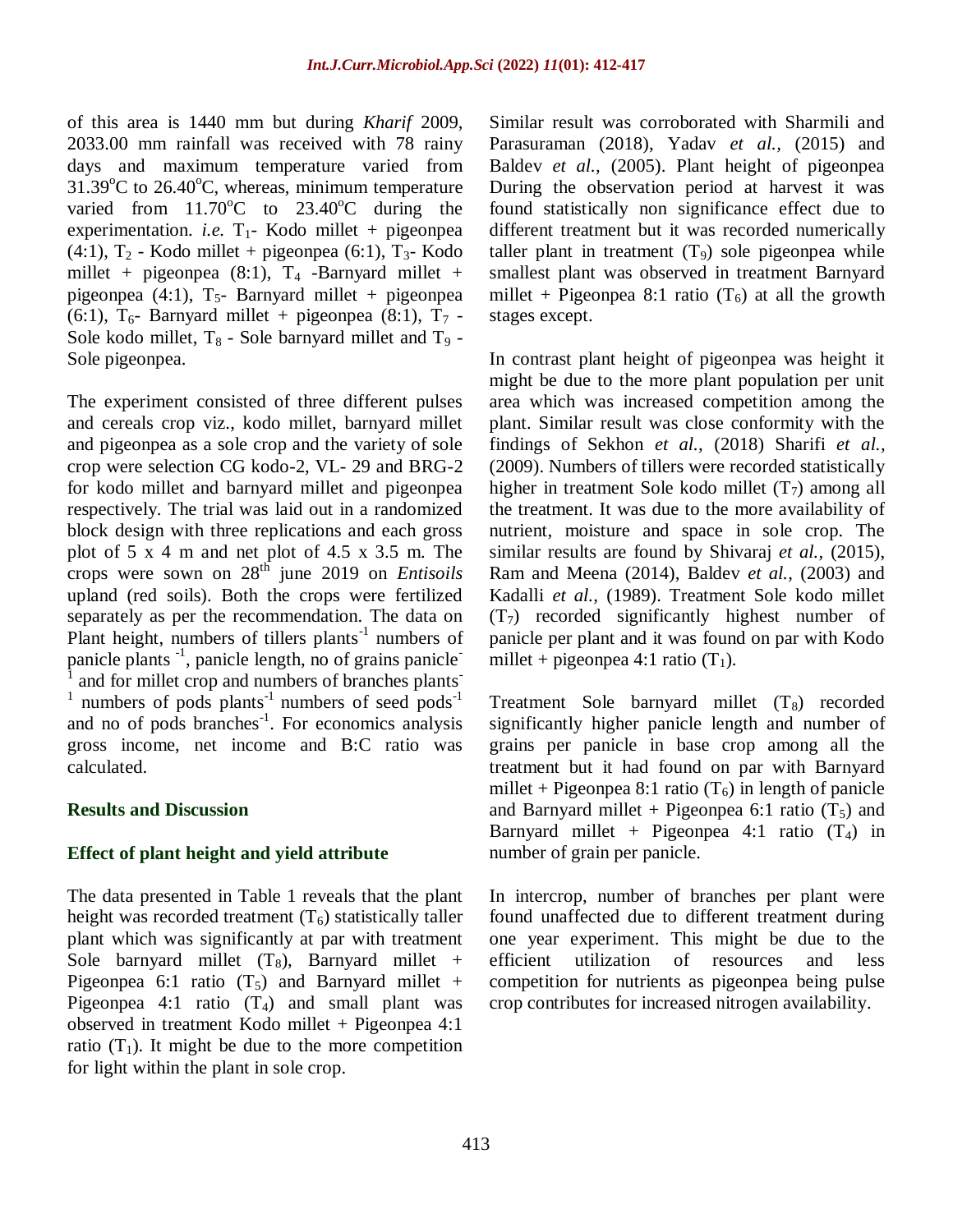|                                                | <b>Base</b> crop               |                                         |                               |                                    | Inter crop                               |                                |                                                  |                                    |                                      |                               |
|------------------------------------------------|--------------------------------|-----------------------------------------|-------------------------------|------------------------------------|------------------------------------------|--------------------------------|--------------------------------------------------|------------------------------------|--------------------------------------|-------------------------------|
| <b>Treatment</b>                               | <b>Plant</b><br>height<br>(cm) | No. of<br>tiller<br>plant <sup>-1</sup> | No. of<br>panicle<br>$plan-1$ | <b>Panicle</b><br>length<br>$cm$ ) | No. of<br>grain<br>panicle <sup>-1</sup> | <b>Plant</b><br>height<br>(cm) | No. of<br><b>branches</b><br>plant <sup>-1</sup> | No. of<br>pod<br>plan <sup>1</sup> | No of pods<br>branches <sup>-1</sup> | No. of<br>seed<br>$pods^{-1}$ |
| $T_1$ : kodo + pigeonpea (4:1)<br><b>Ratio</b> | 72.25                          | 5.26                                    | 5.38                          | 10.42                              | 147.00                                   | 171.81                         | 7.83                                             | 96.17                              | 7.03                                 | 4.32                          |
| $T_2$ : kodo + pigeonpea (6:1)<br><b>Ratio</b> | 73.82                          | 5.33                                    | 5.12                          | 10.51                              | 149.33                                   | 170.41                         | 7.77                                             | 95.00                              | 6.70                                 | 4.26                          |
| $T_3$ : kodo + pigeonpea (8:1)<br>Ratio        | 74.31                          | 5.53                                    | 5.07                          | 10.84                              | 150.33                                   | 165.49                         | 7.67                                             | 80.4                               | 5.87                                 | 3.95                          |
| $T_4$ : Barnyard + pigeonpea<br>$(4:1)$ Ratio  | 128.14                         | 1.66                                    | 1.10                          | 13.40                              | 971.81                                   | 168.47                         | 7.5                                              | 94.67                              | 6.07                                 | 4.06                          |
| $T5$ : Barnyard + pigeonpea<br>$(6:1)$ Ratio   | 128.05                         | 1.73                                    | 1.23                          | 13.56                              | 1024.12                                  | 166.03                         | 7.50                                             | 92.67                              | 5.73                                 | 3.93                          |
| $T_6$ : Barnyard + pigeonpea<br>$(8:1)$ Ratio  | 130.68                         | 1.86                                    | 1.27                          | 14.66                              | 1039.03                                  | 164.06                         | 7.43                                             | 76.33                              | 4.88                                 | 3.89                          |
| $T7$ : Sole kodo millet                        | 75.39                          | 5.73                                    | 5.83                          | 12.08                              | 159.06                                   | $\overline{\phantom{0}}$       | $\overline{\phantom{0}}$                         | $\sim$                             | $\overline{\phantom{0}}$             | 0.00                          |
| T <sub>8</sub> : Sole Barnyard millet          | 130.23                         | 1.93                                    | 1.33                          | 15.80                              | 1042.83                                  | ٠                              | ۰                                                |                                    |                                      | 0.00                          |
| T <sub>9</sub> : Sole pigeonpea                |                                |                                         |                               |                                    |                                          | 177.05                         | 8.17                                             | 102.67                             | 8.38                                 | 4.35                          |
| SEm <sub>±</sub>                               | 2.94                           | 0.21                                    | 0.16                          | 0.50                               | 38.48                                    | 5.04                           | 0.26                                             | 5.82                               | 0.50                                 | 0.28                          |
| CD at $5%$                                     | 9.00                           | 0.64                                    | 0.51                          | 1.55                               | 117.85                                   | <b>NS</b>                      | <b>NS</b>                                        | <b>NS</b>                          | 1.57                                 | <b>NS</b>                     |
| CV <sub>0</sub>                                | 5.01                           | 9.9                                     | 8.08                          | 6.96                               | 11.38                                    | 5.16                           | 5.85                                             | 11.07                              | 13.71                                | 11.64                         |

# **Table.1** Effect of different treatment on Plant height and yield attributing characters of intercropping system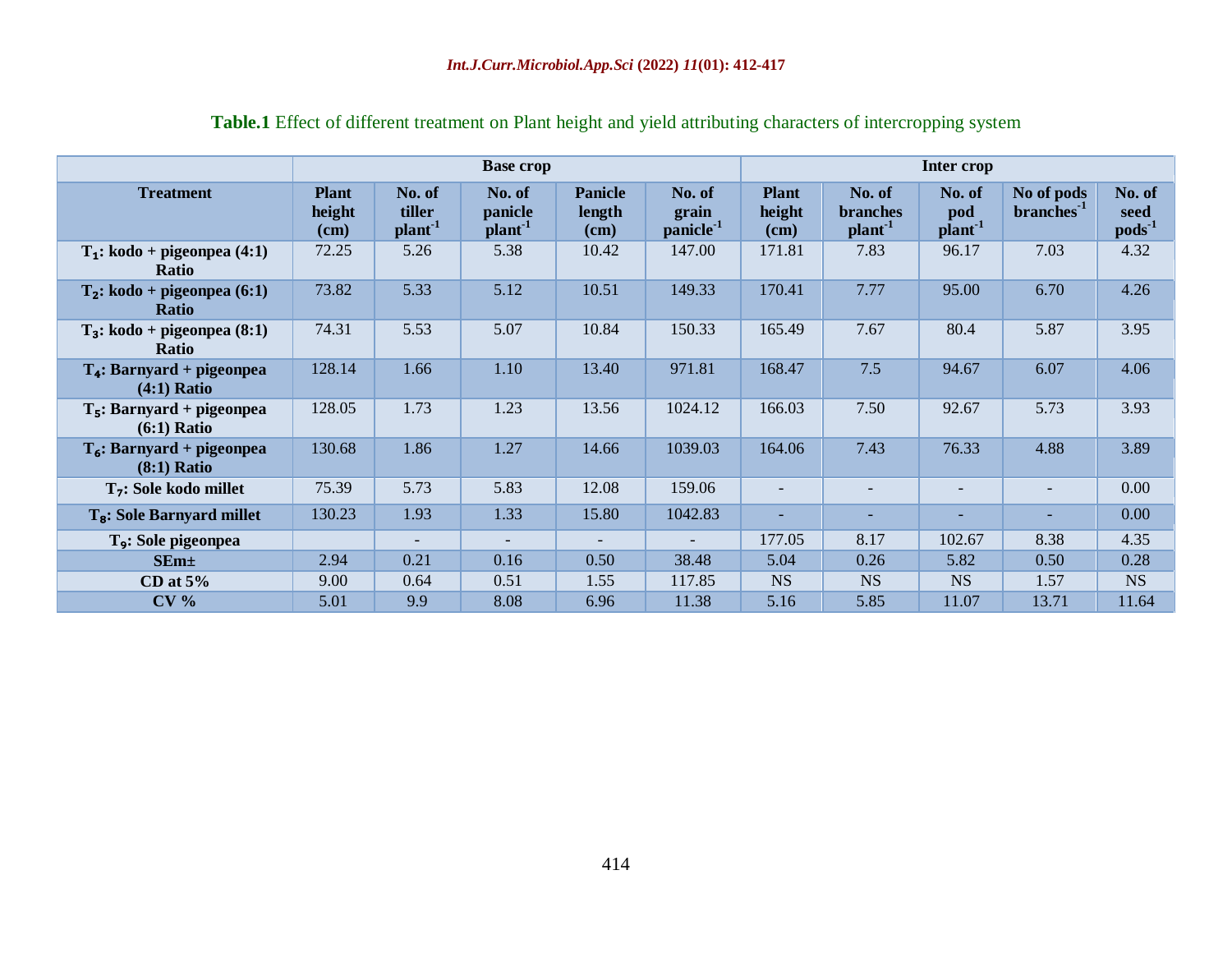| <b>Treatment</b>                      | <b>Economics</b>    |                   |                   |                |                   | <b>System B:C</b> |      |
|---------------------------------------|---------------------|-------------------|-------------------|----------------|-------------------|-------------------|------|
|                                       |                     | <b>Base crop</b>  | <b>Inter crop</b> | Ratio          |                   |                   |      |
|                                       | <b>Gross Income</b> | <b>Net Income</b> | B:C               | <b>Gross</b>   | <b>Net Income</b> | B:C               |      |
|                                       | $(Rs ha-1)$         | $(Rs ha-1)$       | ratio             | <b>Income</b>  | $(Rs ha-1)$       | Ratio             |      |
|                                       |                     |                   |                   | $(Rs ha^{-1})$ |                   |                   |      |
| $T_1$ : Kodo + pigeonpea (4:1) Ratio  | 34640               | 20091             | 2.38              | 87338          | 67589             | 4.28              | 3.33 |
| $T_2$ : Kodo + pigeonpea (6:1) Ratio  | 36134               | 20155             | 2.48              | 80234          | 60484             | 4.13              | 3.31 |
| $T_3$ : Kodo + Pigeonpea (8:1) Ratio  | 38540               | 23991             | 2.65              | 69577          | 49828             | 3.51              | 3.08 |
| $T_4$ : Barnyard + pigeonpea (4:1)    | 27100               | 10661             | 1.65              | 71840          | 52091             | 3.64              | 2.65 |
| <b>Ratio</b>                          |                     |                   |                   |                |                   |                   |      |
| $T_5$ : Barnyard + pigeonpea (6:1)    | 30150               | 13711             | 1.83              | 69604          | 49854             | 3.52              | 2.68 |
| <b>Ratio</b>                          |                     |                   |                   |                |                   |                   |      |
| $T_6$ : Barnyard + pigeonpea (8:1)    | 31607               | 15168             | 1.92              | 67454          | 47704             | 3.42              | 2.67 |
| <b>Ratio</b>                          |                     |                   |                   |                |                   |                   |      |
| T <sub>7</sub> : Sole kodo millet     | 42147               | 27598             | 2.90              |                |                   |                   | 0.00 |
| T <sub>8</sub> : Sole Barnyard millet | 35127               | 18688             | 2.41              |                | -                 |                   | 0.00 |
| T <sub>9</sub> : Sole pigeonpea       |                     |                   |                   | 92907          | 73158             | 4.70              | 0.00 |
| $SEm+$                                | 1064                | 1090              | 0.07              | 3019           | 1,869.95          | 0.26              | 0.07 |
| CD at $5%$                            | 3258                | 3338              | 0.21              | 9404           | 5826              | 0.81              | 0.22 |
| CV <sub>0</sub>                       | 5.35                | 10.06             | 5.26              | 6.83           | 5.7               | 10.47             | 6.45 |

| Table.2 Effect of different treatment on economics of intercropping system |
|----------------------------------------------------------------------------|
|----------------------------------------------------------------------------|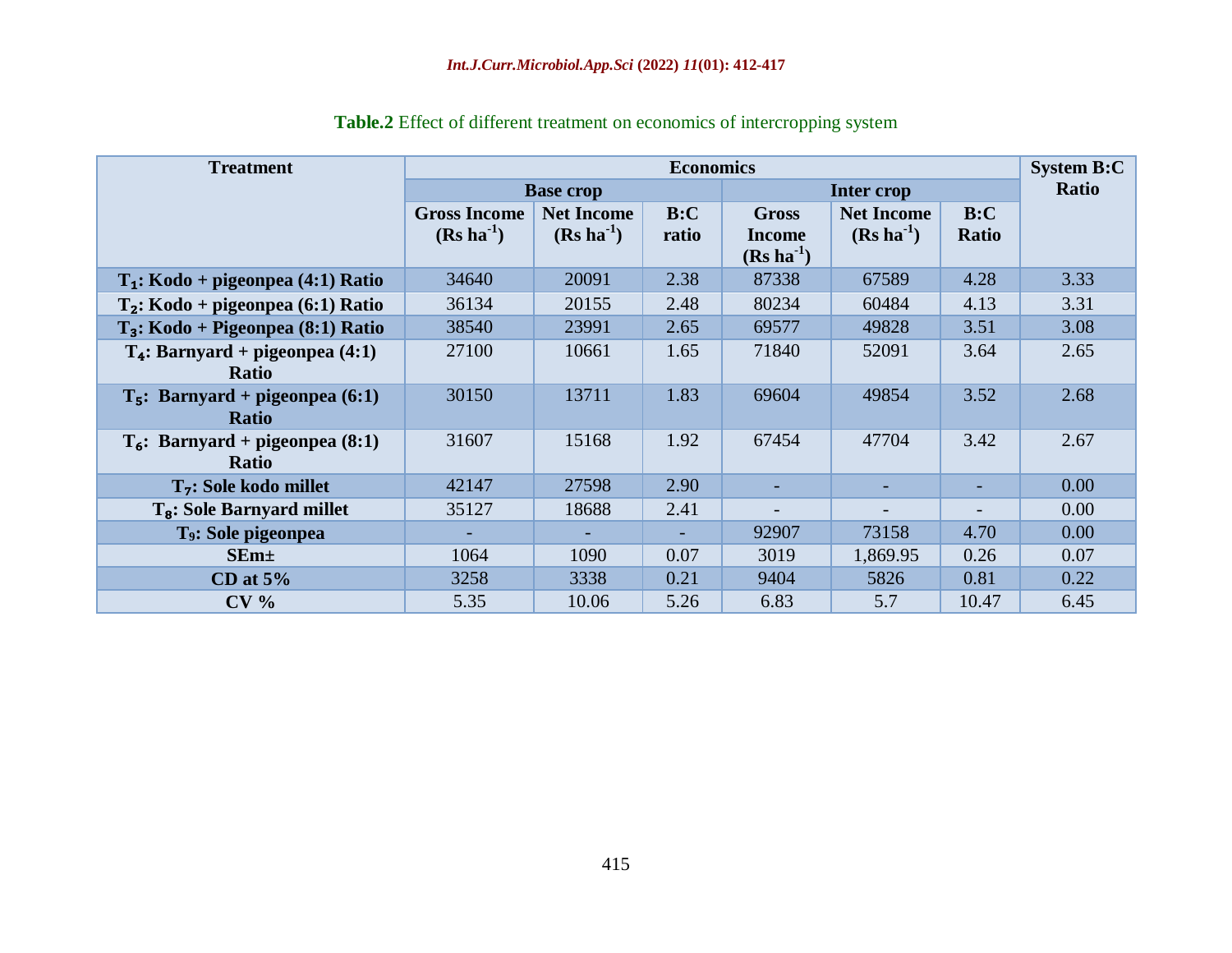This result is Patil and Padmani, (2007) and Priyanka and Rajkumar (2019). Number of pods per branches was recorded significantly higher in treatment Sole Pigeonpea  $(T_9)$  among all the treatment but it had produced similar result in treatment Kodo millet + Pigeonpea 4:1 ratio  $(T_1)$ whereas, number of pods per plant and number of seeds per pods was registered non significance due to different intercropping system. It was differed significantly effect due to influence exerted by different treatments. Similar result was reported by Pradhan *et al.,* (2014). Mallikarjun (2018) more reduction in yield attributes of pigeonpea was found when it was intercropped with nutri-cereal crops in double row ratios than single row ratios due to intense competition effect of greater population pressure of nutri-cereal crops on lesser population of pigeonpea.

## **Effect of intercropping on economics**

The data presented in Table 2, reveals that grass income, net income and B: C ratio found significantly highest in treatment Sole kodo millet  $(T<sub>7</sub>)$  among the treatment and lowest economics were found in treatment Kodo millet  $+$  Pigeonpea 8:1 ratio  $(T_4)$ . In intercropping system highest grass income, net income and B: C ratio were produced in treatment sole Pigeonpea (T9) which was on par with treatment Kodo millet  $+$  Pigeonpea 4:1 ratio  $(T_1)$ . The system ratio was recorded significantly highest in treatment Kodo millet + Pigeonpea 4:1 ratio  $(T_1)$ . It might be due to sole kodo millet produced more yield and fatches higher price in market that is the why economics was higher and in intercropping system sole pigeonpea and kodo millet + pigeonpea 4:1 row proportion produced higher grain yield which was gave more economics yield. These results were corroborated with patil *et al., (*2010) and Tetrawal and Rana (2006).

The base crop was recorded significantly highest Plant height, Number of tillers per plant, number of panicle per plant, panicle length and number of grain per panicle compared to intercropped treatment. Whereas Sole pigeonpea produced highest plant

height, number of branches Number of pods per branch, number of pods per plant, number of seeds per pod and system B: C ratio was found highest in Kodo millet + pigeonpea (4:1) ratio  $(T_1)$ .

# **References**

- Baldev, R. Chaudhary, G. R., Jat, A. S. and Jat, M. L. 2003. Effect of integrated weed management and intercropping systems on growth and yield of pear millet (*Pennisetum glaucum*). Indian Journal of Agronomy, 48(4):254-258.
- Baldev, R. Chaudhary, G. R., Jat, A. S. and Jat, M. L. 2005. Effect of integrated weed management and intercropping system on growth and yield of pearl millet. Indian J. Agron., 50 (3):210-213.
- Dhandayuthapani, U. N., Vimalendran, L. and Latha, K. R. 2015. Growth, yield and biological indices of medium duration pigeonpea (*Cajanus cajan*  L.) influenced by intercrop and different plant population. The Bioscan, 10 (1): 303-307.
- Kadalli, V. G., Banakapur, V. M. and Patil, A. A. 1989. Studies on companion cropping of onion with chilli and French bean. J. Maharashtra Agricult. University, 14:378-379.
- Majumdar, T. K., Premavalli K. S., and Bawa, A. S. 2006. Effect of puffing on calcium and iron contents of ragi varieties and their utilization. J. Food Sci. Tech., 42 (5):542-545.
- Mallikarjun, Koppalkar, B. G., Desai, B. K., Basavanneppa, M. A., Rao, K. N. and Swamy, M. 2018. Performance of Pigeonpea (*Cajanus cajan)* Intercropping as Influenced by Row Ratios and Nutri Cereal Crops Int. J. Curr. Microbial. App. Sci., 7(6): 2653-2658.
- Patil, A. B. and Padmani, D. R. 2007. Effect of integrated nutrient management on growth and yield of pigeonpea (*Cajanus cajan L. Millsp*.). International Journal of Agricultural Sciences, 3(2): 49-51.
- Patil, N. B., Halikatti, S. I., Sujay, Y. H., Kumar, P. Sanjay, B. H., Topagi, C. and Pushpa, V. 2010. Influence of intercropping on the growth and yield of little millet and pigeonpea. International Journal of Agricultural Sciences, 6(2): 602-604.
- Pradhan, A., Thakur, A., Sao, A. and Patel, D. P. 2014. Biological efficiency of intercropping in finger millet (*Eleusine coracana L*.) Gaertn) under